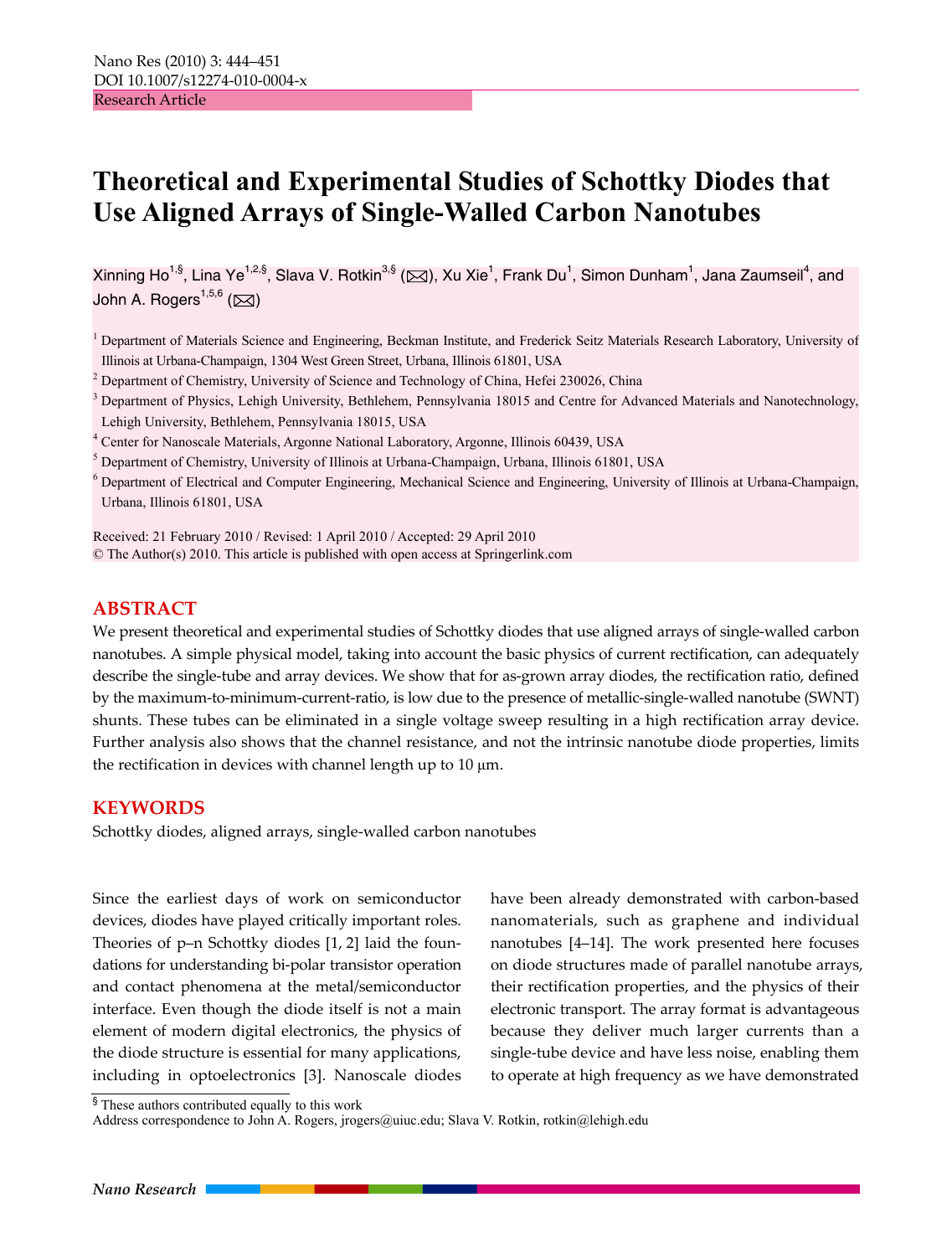extensively in transistors, amplifiers, and even fully integrated transistor radios [15–18]. In addition, arrays provide a natural path toward large scale integration, in which the spatial position and electronic properties of any given tube in the array are not critically important; the large numbers of tubes that contribute to operation of a given device yield statistical averaging effects that can provide good device-to-device uniformity in properties. In currently achievable, as-grown arrays, both semiconducting and metallic species are present, thus, making the physics of diode operation more complex than that given by the textbook equations [19]. Here we show how a combination of experiments with a compact model for device behavior can reveal key aspects. Below we present a clear physical interpretation for the transport experiments with nanotube array diodes as well as for similarly fabricated individual tube diodes. This outcome allows us to extract the average device parameters and correlate them to the physical properties of individual tubes.

We start by considering Schottky diodes based on single semiconducting single-walled nanotubes (s-SWNTs) and resistors based on single metallic-SWNTs (m-SWNTs). Figure 1(a) shows a schematic illustration of such devices. For these cases, as well as the array devices described next, we grew perfectly aligned parallel arrays of SWNTs via chemical vapor deposition (CVD) on stable temperature (ST) cut quartz, using procedures described elsewhere [20, 21]. Electrodes defined by photolithography and liftoff were deposited directly on the arrays. One electrode was Pd(30 nm)/Ti(1 nm), providing the Ohmic contact [22–24] and the other electrode was Al(30 nm)/Ca(3 nm), providing the Schottky contact [9, 25] to the s-SWNTs. Since the thickness of the deposited Ti layer was smaller than a typical SWNT diameter, the SWNTs had actual contacts to the Pd-bulk with the work function ~5.1 eV [22–24], making p-contacts. On the other hand, the Ca layer, with the work function  $\sim$ 2.9 eV [9, 25], was sufficiently thick to coat completely the SWNTs and to make n-type contact. The channel lengths and channel widths were  $\sim$ 10  $\mu$ m and  $\sim$ 15  $\mu$ m, respectively. Narrow stripes (~1 µm wide) of photoresist (AZ5214) defined via photolithography protected selected areas of SWNTs before we placed the substrate into a reactive ion etcher (RIE) to oxygen etch unwanted

SWNTs. This process increases the chance of obtaining a single SWNT per device by decreasing the number of SWNTs that bridge the metal electrodes and it also electrically isolates neighboring devices. A scanning electron microscope (SEM) was used to determine the number of tubes in each device, after electrical characterization using a parameter analyzer (Agilent 4156A).

Figures 1(b) and 1(c) show typical current–voltage (*I*–*V*) curves of single m-SWNT resistors and single s-SWNT diodes, respectively, measured with the Al/Ca electrode grounded and the Pd electrode swept between  $\pm 2$  V. We note that although performance generally degrades over time for open diodes in air, when encapsulated with a layer of poly(methyl methacrylate) (PMMA) or stored in a glovebox the devices have long lifetime. The *I*–*V* curves of the single m-SWNT resistors are linear while those of the single s-SWNT diodes display rectification at reverse bias, as might be expected. In an ideal diode structure, thermionic current,  $I_{d}$ , follows a simple exponential dependence on the drive voltage,  $V_d$ :  $I_d = I_o(\exp[eV_d /$  $nk_{B}T$ ] – 1), where  $I_{o}$  and  $n$  are the reverse saturation current and non-ideality factor, respectively, *e* and  $k_B$  are electron charge and Boltzmann constant, respectively, and  $k_B T/e$  is the temperature in volts. None of our devices shows this simple *I*–*V* curve, which is consistent with other studies [5, 6, 10–13, 26]. However, we propose a physical model that can adequately describe the behavior. Our devices have channel lengths that exceed the length of the diode junction itself. Thus, the total voltage drop across the whole device is distributed between the junction and the rest of the channel. In addition, we find that a non-negligible current can flow at reverse bias. In multiple tube diodes this current is due to the shunt represented by the m-SWNTs. Since all tubes contribute to the total current in parallel, we derive the analytical expression for the *I*–*V* curve as

$$
I_{\rm d} = \frac{V_{\rm d}}{R_{\rm m}} + I_{\rm o}\left(\exp\left[\frac{e(V_{\rm d} - I_{\rm d}R_{\rm c})}{nk_{\rm B}T}\right] - 1\right)
$$
  

$$
= \frac{V_{\rm d}}{R_{\rm m}} + \frac{nk_{\rm B}T}{eR_{\rm c}}\varpi\left(\frac{el_{\rm o}R_{\rm c}}{nk_{\rm B}T}\exp\left[\frac{e(V_{\rm d} + I_{\rm o}R_{\rm c})}{nk_{\rm B}T}\right]\right) - I_{\rm o}
$$
 (1)

Here the expression in the middle is still an implicit

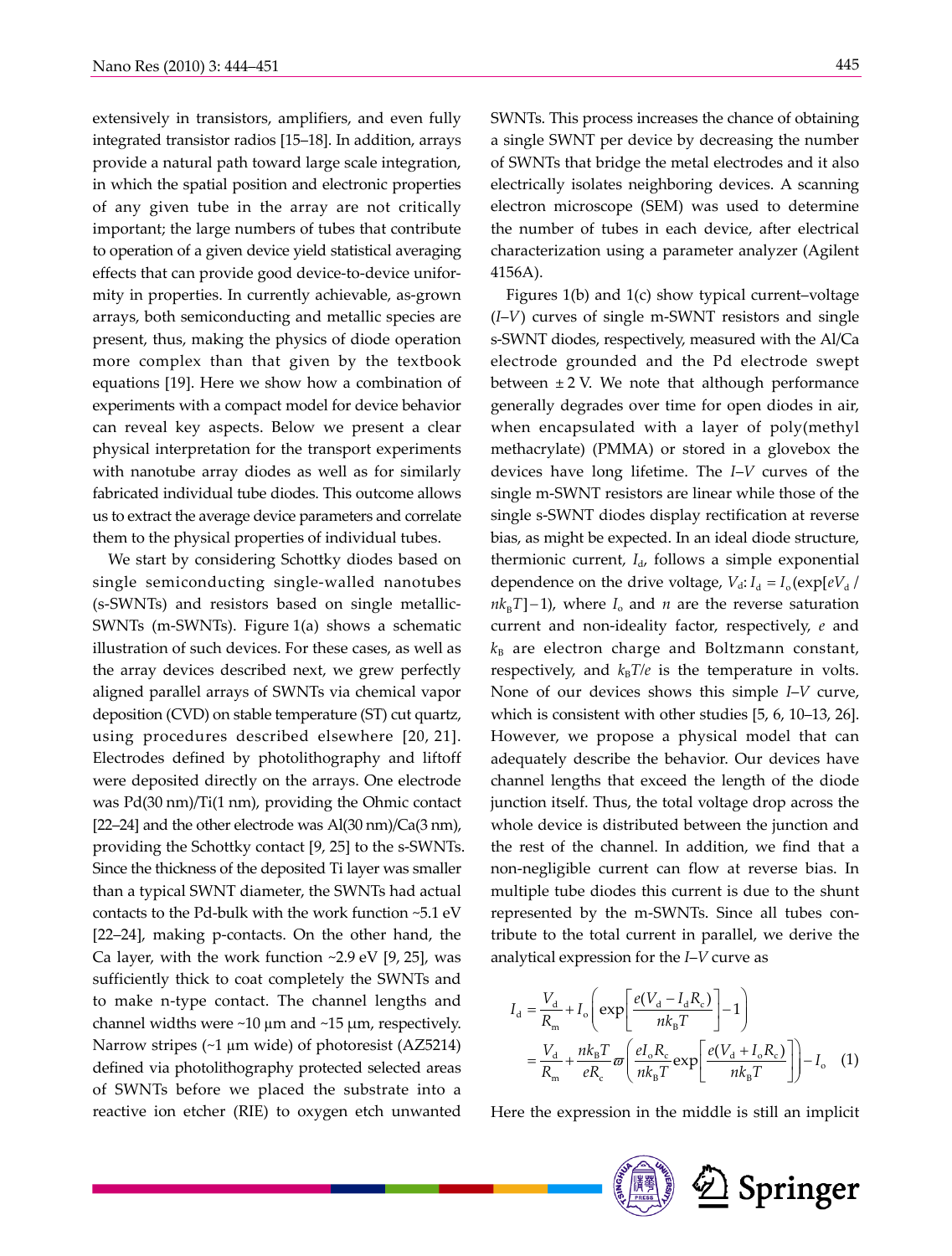function of  $I_d$  and must be further solved for  $V_d$ . Because the solution is not available in elementary functions, we apply the product-log function to the expression on the right hand side [27, 28]:  $y = \varpi(x)$ defined such that  $x = y \log(y)$ . The first term  $V_d/R_m$  is due to the metallic shunt, with  $R<sub>m</sub>$  corresponding to a characteristic leakage resistance. R<sub>c</sub> represents a characteristic resistance of the physical diode.  $I_dR_c$  is therefore the voltage drop at the SWNT channel and electrodes, except for that of the junction itself. The junction is characterized by the single parameter *I*o. Thus, the model has three fitting parameters, besides the ratio ( $n k_B T/e$ ) which we assume is fixed at a given temperature  $T = 300$  K and  $n = 1$  (thus, we neglect the trap recombination below). Equation (1) corresponds to the equivalent circuit shown in Fig. 1(d).

The slope at reverse bias is determined by the  $R<sub>m</sub>$ term. *I*o can be dropped here because of its negligible numerical value. This result implies that in our devices the leakage is not due to the thermionic current through the diode junction itself (i.e., the upper path in the equivalent circuit of Fig. 1(d) is shut off at  $V_d \ll 0$ . We provide full proof next.) For array devices, the slope of the reverse bias wing is very close to linear and unambiguously yields *R*m for m-SWNTs. This resistance is an order of magnitude higher than that for Pd–Pd contacted field effect transistors (FETs) [29] as obtained from known contact resistance and channel resistivity of similarly grown m-SWNTs, the measured channel length and width, and estimated number of tubes in the array diode. We attribute this difference to the lower quality of the Ca contact, due at least partly to its poor wetting properties on SWNTs [9, 25] and to the higher drain bias applied in the diodes here (up to  $-2$  V) compared to that  $(-0.01 \text{ V})$  used in previous work on related transistor devices [29].

At high positive bias, the diode structure is fully open and the physics is also simple: the equivalent circuit contains only  $R_m$  and  $R_c$ . Theoretically, the product-log function saturates at large arguments:  $\overline{\omega}(x) \rightarrow \log(x) + ...$  *As a result, Eq. (1) reduces to:*  $J_{\rm d} \approx \frac{V_{\rm d}}{R_{\rm m}} + \frac{V_{\rm d}}{R_{\rm c}} - \frac{n k_{\rm B} T}{e R_{\rm c}} \log \left( \frac{V_{\rm d} + I_{\rm o} R_{\rm c}}{I_{\rm o} R_{\rm c}} \right)$  $I_d \approx \frac{V_d}{R_m} + \frac{V_d}{R_c} - \frac{n k_B T}{e R_c} \log \left( \frac{V_d + I_o R_c}{I_o R_c} \right)$ . Thus, the linear slope of the high-bias *I*–*V* curve gives us the total device conductance:  $\frac{1}{R} = \frac{1}{R} +$  $\frac{1}{R_{\text{tot}}} = \frac{1}{R_{\text{m}}} + \frac{1}{R_{\text{c}}}$ . The current cut-off, the point where the linear part of the *I*–*V* curve crosses the ordinate axis, with the logarithmic accuracy, is given by:  $\frac{n k_{\rm B} T}{e R_{\rm c}} \log \left( \frac{n k_{\rm B} T}{e I_{\rm o} R_{\rm c}} \right)$ c  $\mathcal{C}^{\mathcal{L}}$  o<sup>1</sup> c  $\frac{n k_{\rm B} T}{e R_{\rm c}}$  log  $\left(\frac{n k_{\rm B} T}{e I_{\rm o} R_{\rm c}}\right)$ . In this manner,  $I_{\rm o}$  and  $R_{\rm c}$ can be extracted.

For example, Fig. 1(e) shows the current for single s-SWNT diodes, plotted on a log-scale. The measured leakage current at reverse bias allows us to determine  $R_m \sim 1-40$  G $\Omega$ ; the linear currents at high forward bias yield  $R_c \sim 1-50$  MΩ, with  $I_o$  of the order of fA or smaller. This observation proves post factum that the leakage current is not due to  $I_0$ . We note that at large  $V_d$  the diode junction is open and has almost zero resistance. Thus, very little voltage drops at the junction  $V_c \sim$  $(n k_B T/e) \log(n k_B T/eI_0 R_c) \sim 0.1{\text{-}}0.3$  V. The rest of the drop is due to Ohmic losses at the s-SWNT channel and electrodes, except for that of the junction itself. The extracted model parameter  $R_c$  is about an order of magnitude higher than similarly fabricated FET devices [29] which we speculate is due to the lower quality of the Ca contact and the higher drain bias applied in the diodes here compared to that applied in previously studied transistors [29], similar to the case of m-SWNT devices. At small bias  $V \ll V_c$ , the junction resistance  $nk_BT/el_o$  becomes very high, on the order of TΩ. In this regime, almost all voltage drop occurs at the junction, and not in the channel or electrodes. The resistance increases further at reverse bias, which must essentially shut off thermionic conduction through the ideal diode. In a real system we always observe leakage. The origin of the leakage for SWNT devices is unknown. Zener tunneling through the Schottky contact and thermal generation in the field region of the small bandgap SWNTs  $(1 eV)$ could explain the leakage current [6, 8]. Recently Schottky barrier tunneling currents were found to explain the reverse bias transport in ZnO nanowires [30]. Details of the modeling of the single s-SWNT diodes and m-SWNT resistors can be found in the Electronic Supplementary Material (ESM).

Figure 1(f) shows the rectification (i.e., ON-current at maximum positive bias of 2 V divided by the absolute value of the current at minimum bias of  $-2$  V) as a function of the current at 2 V for the various single m-SWNT resistors and single s-SWNT diodes. The rectification of the single m-SWNT resistors is about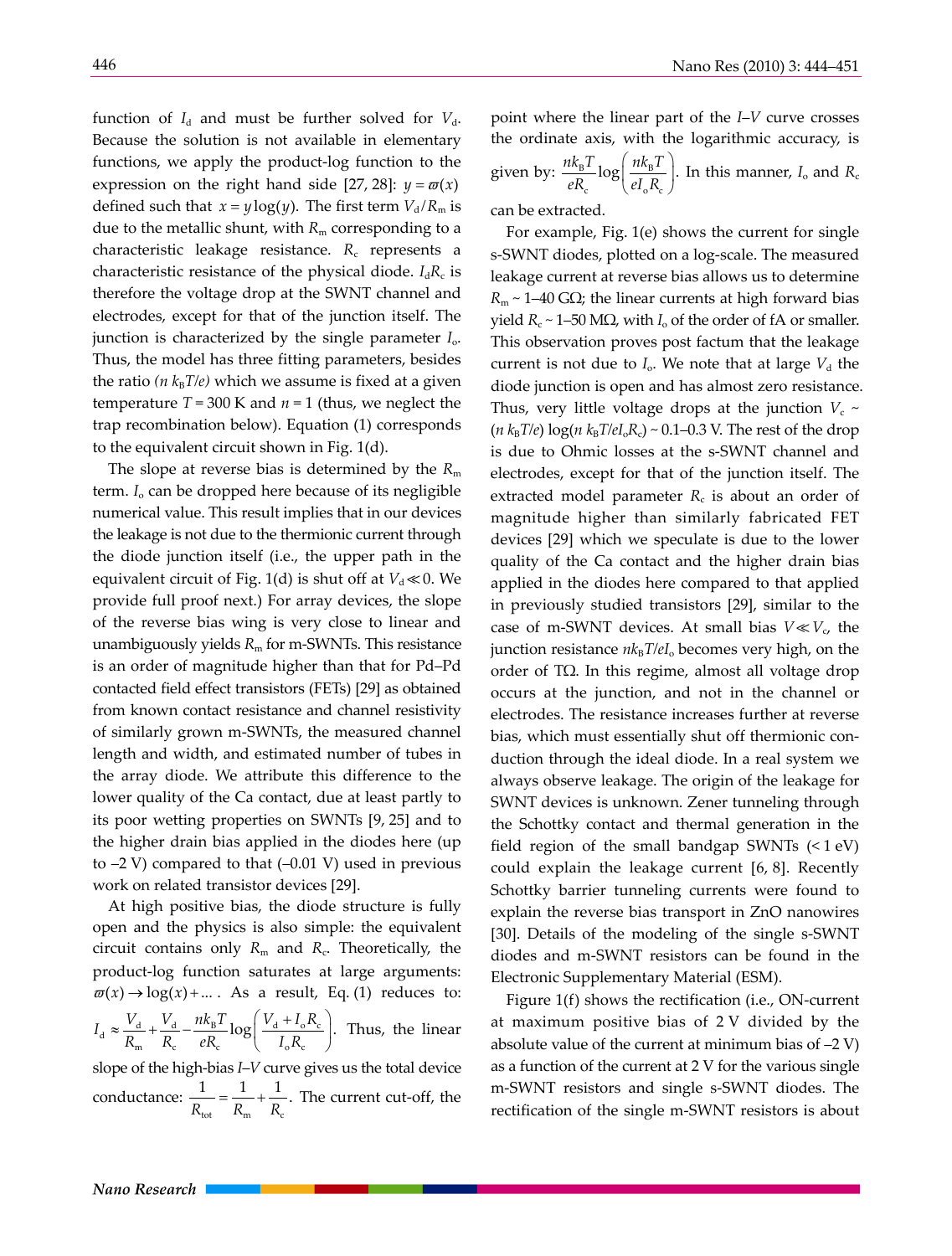1 while that of the single s-SWNT diodes could be as large as  $10<sup>4</sup>$ . We emphasize that according to our analysis, the rectification is not limited by the internal physical properties of the material. Instead, the ONcurrent and thus, the rectification are substantially

limited by the channel resistance, being proportional to the channel length, similar to the ON-current in SWNT array and single-tube FET devices. We propose that short channel devices should achieve much better rectification due to lower resistance.



**Figure 1** (a) Schematic illustration of a single single-walled carbon nanotube (SWNT) device. A single SWNT is contacted on one end by a palladium electrode and by a calcium electrode on the other end. (b) Three representative *I*–*V* curves (black, red, and blue curves) of three single metallic-SWNT (m-SWNT) resistors. (c) Three representative *I*–*V* curves (black, red, and blue curves) of three single semiconducting-SWNT (s-SWNT) diodes. (d) Equivalent circuit model of a non-ideal diode and a leakage via a parallel channel. *R*<sup>c</sup> represents the Pd contact and channel resistance in series with the diode and *R*m represents the shunt resistance that contributes to the leakage current. (e) Same  $I-V$  curves (black, red, and blue curves) as in part (c) shown on  $log_{10}$  scale. (f) Rectification (i.e., current at  $V_d$  = +2 V divided by absolute value of current at  $V_d$  = -2 V) as a function of the current at  $V_d$  = +2 V for single s-SWNT diodes (black squares) and single m-SWNT resistors (red circles)

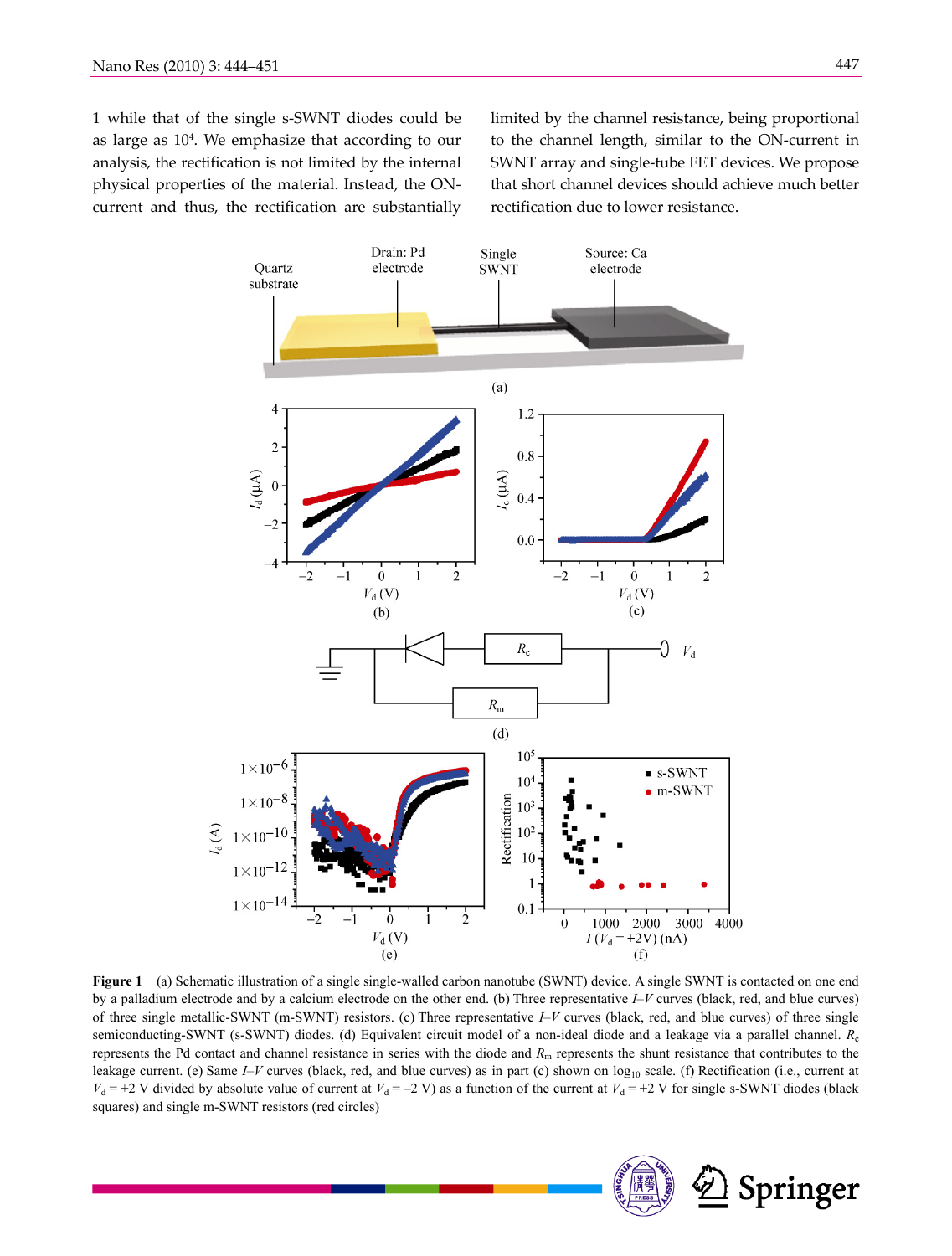Having established physical parameters of single SWNT devices, we proceed to analysis of the arrays. Figures 2(a) and 2(b) show a schematic illustration of a Schottky diode based on perfectly aligned arrays of SWNTs and an SEM image of an array representative of the type used here. These array diodes were fabricated in a manner similar to the single SWNT devices mentioned earlier but the patterned photoresist covered the entire diodes to protect all SWNTs within the diodes during the etching process. The channel lengths and channel widths of these devices were  $\sim$ 10 µm and  $\sim$ 250 µm, respectively. The densities of the



**Figure 2** (a) Schematic illustration of a Schottky diode based on perfectly aligned arrays of SWNTs with an analogous design to that in Fig. 1(a). (b) An SEM image of a representative array of SWNTs. (c) Diameter distribution of the SWNTs in the perfectly aligned arrays of SWNTs. (d) *I*–*V* curve of an array diode: model (black curve)—at forward bias, the current of the s-SWNTs (red curve) in the array is approximately twice that of the m-SWNTs (blue curve); the corresponding measured data (green curve). (e)  $I-V$  curve of an array diode: model (black curve)—at forward bias, the current of the s-SWNTs (red curve) in the array is about the same as that of the m-SWNTs (blue curve); the corresponding measured data (green curve). (f) Average current contributed by s-SWNTs (black curve) and m-SWNTs (red curve) in an array diode interpolated from the current of single SWNT devices. The blue curve represents the total average current of the array diode. The purple curve is the *I*–*V* curve of a measured array diode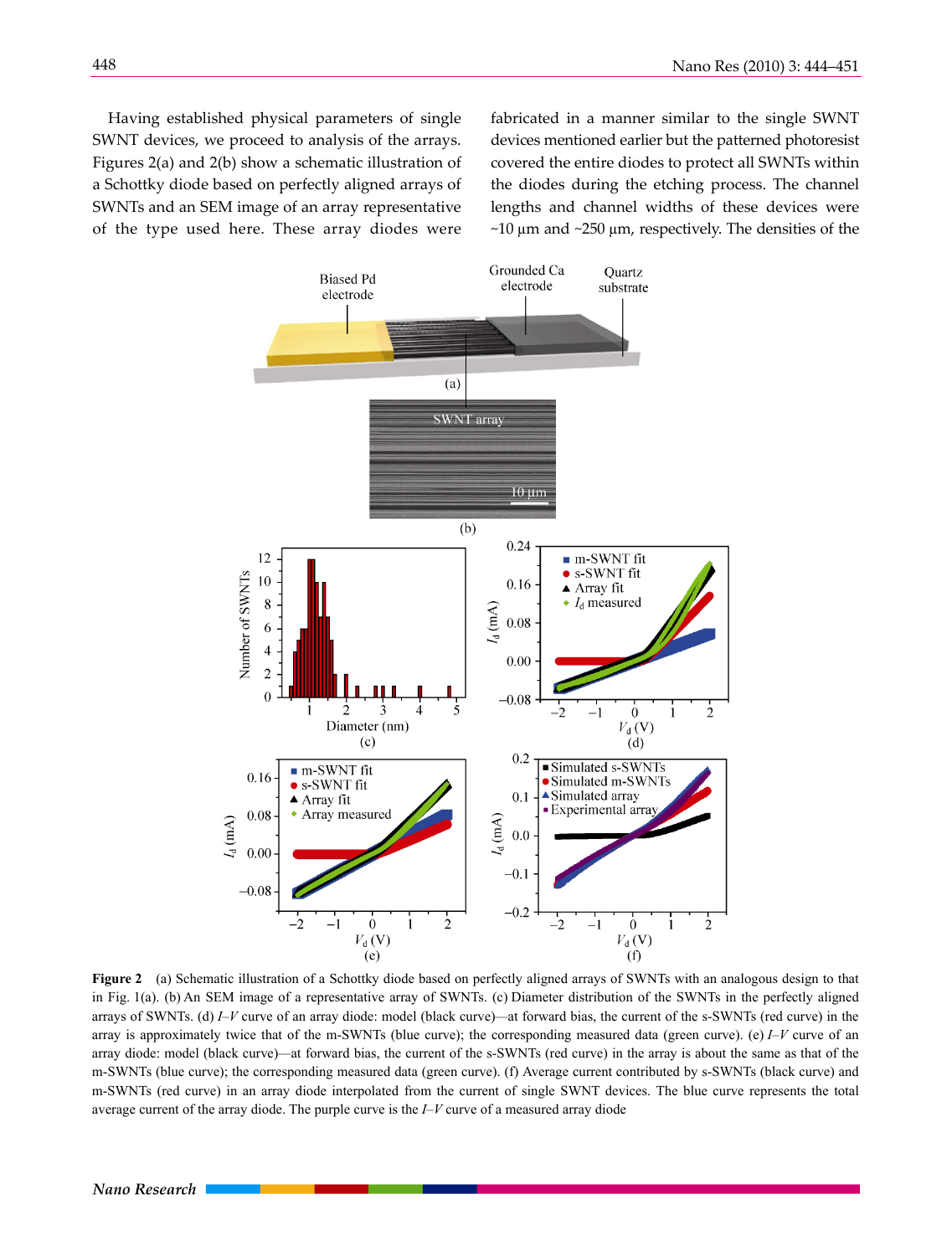arrays (measured in SWNTs per micrometer of lateral distance across the channel) were  $(1 \pm 0.5)$  SWNTs/ $\mu$ m, as determined by the average of SEM measurements at various spots across the surface of the quartz substrate. As a result, if we assume that the ratio of m-SWNTs to s-SWNTs is  $1:2$ , then there are approximately ~83 m-SWNTs and ~167 s-SWNTs in each array SWNT diode. Figure 2(c) shows the diameter distribution of the SWNTs in the arrays, as determined by atomic force microscopy (AFM) measurements. The diameter of the SWNTs ranges from ~0.5 nm to ~1.7 nm with single counts for tubes with diameters up to 4.8 nm which we assume are small bundles of SWNTs. The majority of the SWNTs have diameters between 1.0 and 1.2 nm.

Array SWNT diodes were measured with the Al/Ca electrode grounded and the Pd electrode swept between  $\pm$  2 V. A small rectification (~1.5) is observed in these array SWNT diodes. This result is consistent with the significant population of SWNTs that are m-SWNT and act as shunt channels. Assuming that most of the leakage in reverse bias is due to these m-SWNT shunts, and then extracting the s-SWNT channel resistance at large forward bias as explained before, we can fit the array data. Next we compare the currents flowing through the m- and s-SWNTs throughout the range of biases. At reverse bias, m-SWNTs always dominate while at forward bias, we observe two cases (as shown in Figs. 2(d) and 2(e)). In Fig. 2(d), the resistance of s-SWNTs is approximately half that of the m-SWNTs, which is reasonable assuming the ratio of s-SWNTs to m-SWNTs to be about  $2:1$ . On the other hand, in Fig.  $2(e)$ , the resistances are about the same, which may be due to stronger scattering at the contacts and/or in the channels of s-SWNTs [31–33]. Assuming that our single-SWNT device measurements have sampled sufficiently the random distribution of the SWNT channels in the array devices, we compare in Fig. 2(f) the experimental array *I*–*V* curve and the one composed from an average m-SWNT and average s-SWNT *I*–*V* curves weighted with their abundances in the arrays. In the ESM we provide statistical analysis of the single-SWNT device data.

We can increase the rectification in the array devices by electrically breaking down most of the m-SWNTs. After applying  $V_d \sim 30$  V, the *I–V* curve of the device shown in Fig. 3(a) demonstrates irreversible changes (compare to Fig. 3(b) before breakdown). Analysis of the device before and after the high-bias sweep indicates that the currents contributed by both m-SWNTs and s-SWNTs have decreased. However, the metallic-shunt resistance has increased much more significantly as shown in Fig. 3(c). Thus, we speculate that we were able to burn preferentially m-SWNTs, to yield an array diode with good rectification.  $\frac{R_{\rm m}}{R_{\rm c}}$  + 1, which c corresponds to the rectification ratio, increased from 1.6 to 29.3 after breakdown. After we applied even more significant bias sweep up to 50 V, the s-SWNT

channels also break down, and both resistances further

increased to yield low ratios (Fig. 3(c)). In conclusion, we have presented theoretical and experimental studies of diodes based on parallel arrays of SWNTs. A simple physical model takes into account the basic physics of current rectification and explains the data. Our analysis is equally applicable to singletube and array devices though we stress that some aspects of the charge carrier transport need further study: for example, the origin of the SWNT leakage current requires special attention. We show that for as-grown array diodes, the rectification ratio—that is the maximum-to-minimum-current-ratio—is low due, to the presence of m-SWNT shunts. These tubes can be eliminated in a single voltage sweep resulting in a high rectification array device. Further analysis shows that the channel resistance, and not the intrinsic nanotube diode properties, ultimately limits the rectification. Shorter devices may demonstrate even better performance, with some potential to serve in ultra-miniaturized circuits.

#### **Acknowledgements**

We thank T. Banks and B. Sankaran for help with processing. This work was carried out in part in the Frederick Seitz Materials Research Laboratory Central Facilities, University of Illinois, which are partially supported by the U.S. Department of Energy under Grants Nos. DE-FG02-07ER46453 and DE-FG02-07ER46471. X. H. acknowledges fellowship support from A\*STAR (Singapore).

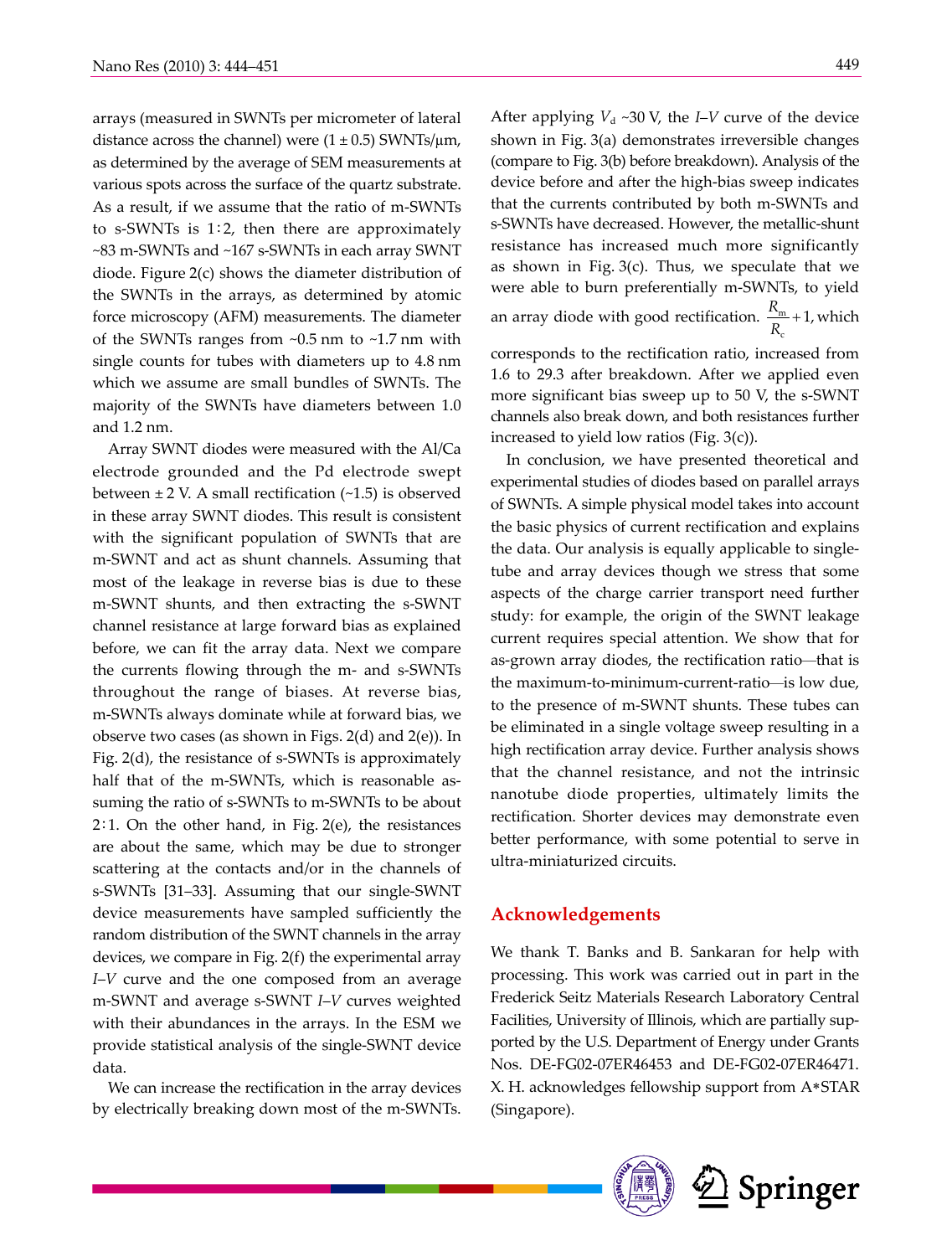

**Figure 3** (a) *I–V* curve of an array diode after electrical breakdown by driving the device to  $V_d = 30$  V: model (black curve)—the current of the m-SWNTs (blue curve) is significantly lower than the s-SWNTs (red curve); the corresponding measured data (green curve). (b) *I*–*V* curve of the same array diode as in part (a) before electrical breakdown: model (black curve) with its s-SWNTs (red curve) and m-SWNTs (blue curve) components, and the corresponding measured data (green curve). (c) Plots comparing the values of  $R<sub>m</sub>$  (black square symbols),  $R<sub>c</sub>$  (red circle symbols), and rectification ratio (blue square symbols) before breakdown, after driving the device to  $V_d$  = 30 V and after driving the device to  $V_d$  = 50 V

**Electronic Supplementary Material:** Statistics of the single SWNT devices, details of the modeling of the single s-SWNT diodes and statistical analysis of the single SWNT device data are available in the online version of this article at http://dx.doi.org/10.1007/ s12274-010-0004-x and are accessible free of charge.

**Open Access:** This article is distributed under the terms of the Creative Commons Attribution Noncommercial License which permits any noncommercial use, distribution, and reproduction in any medium, provided the original author(s) and source are credited.

## **References**

[1] Schottky, W. Vereinfachte und erweiterte Theorie der Randschicht-gleichrichter. *Z. Phys.* **1942**, *118*, 539–592.

- [2] Shockley, W. The theory of p–n junctions in semiconductors in p–n junction transistors. *Bell Syst. Tech. J.* **1949**, *28*, 435–489.
- [3] Huang, Y. F.; Huang, Y.; Cui, Y.; Wang, J. F.; Lieber, C. M. Indium phosphide nanowires as building blocks for nanoscale electronic and optoelectronic devices. *Nature* **2001**, *409*, 66–69.
- [4] Low, T.; Hong, S.; Appenzeller, J.; Datta, S.; Lundstrom, M. Conductance asymmetry of graphene p–n junction. *IEEE Trans. Electron. Dev.* **2009**, *56*, 1292–1299.
- [5] Abdula, D.; Shim, M. Performance and photovoltaic response of polymer-doped carbon nanotube p–n junction. *ACS Nano* **2008**, *2*, 2154–2159.
- [6] Lee, J. U.; Gipp, P. P.; Heller, C. M. Carbon nanotube p–n junction diodes. *Appl. Phys. Lett.* **2004**, *85*, 145–147.
- [7] Zhou, C. W.; Kong, J.; Yenilmez, E.; Dai, H. J. Modulated chemical doping of individual carbon nanotubes. *Science* **2000**, *290*, 1552–1555.
- [8] Bosnick, K.; Gabor, N.; McEuen, P. Transport in carbon